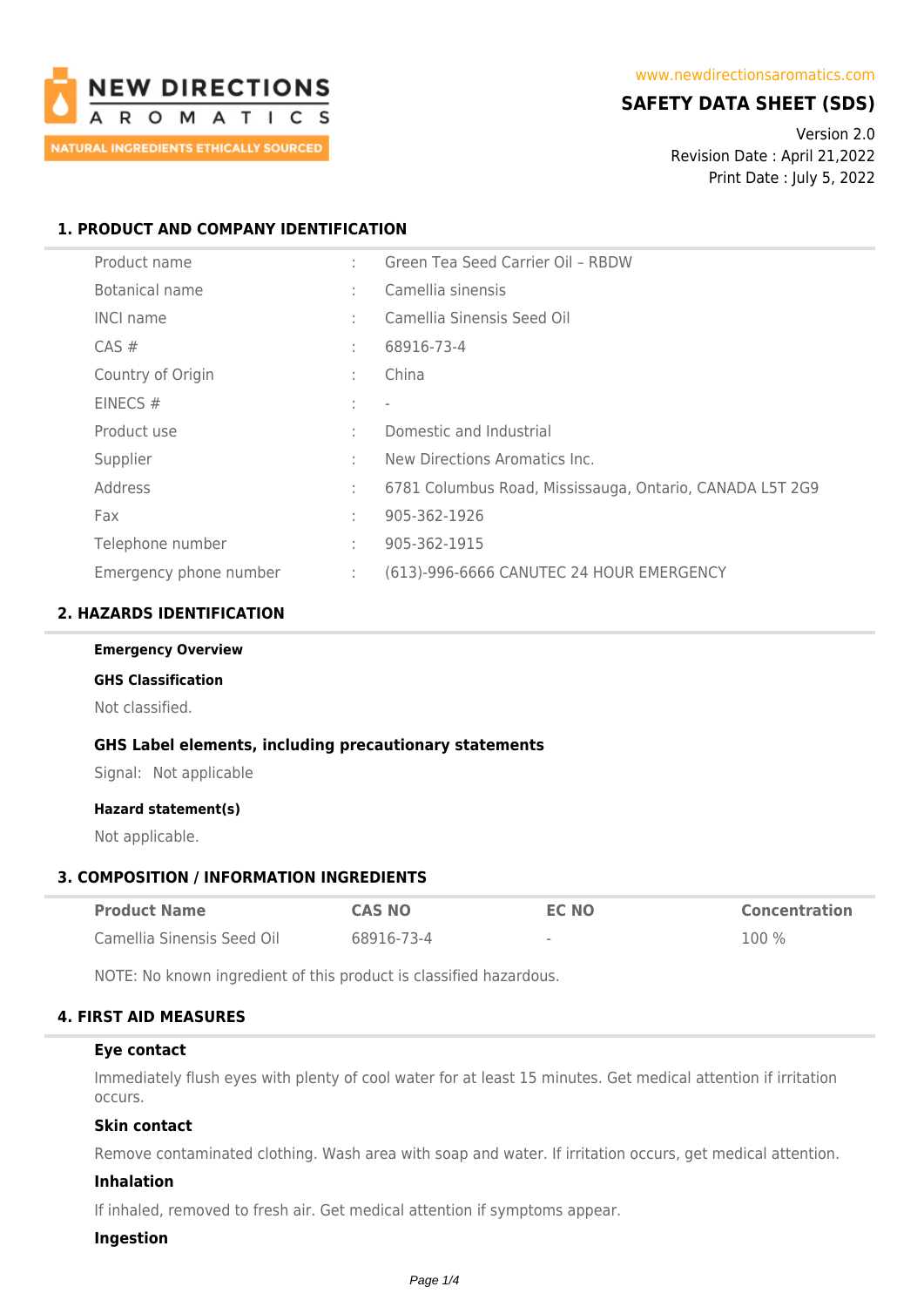Seek medical attention or contact local poison control center.

## **5. FIRE FIGHTING MEASURES**

# **Suitable extinguishing media**

Foam. Dry Powder. Carbon dioxide.

### **Unsuitable extinguishing media**

Water spray, water jet.

## **Special protective equipment and precautions for fire-fighters**

Wear proper protective equipment. Exercise caution when fighting any chemical fire. Use water spray or fog for cooling exposed containers.

## **Special hazards arising from the substance or its combustible products**

Hazardous decomposition products may be formed at extreme heat or if burned.

#### **Resulting gases**

Carbon oxides.

## **6. ACCIDENTAL RELEASE MEASURES**

### **Personal precautions, protective equipment and emergency procedures.**

Equip clean crew with proper protection. Respiratory protection equipment may be necessary.

### **Environmental precautions**

Prevent entry to sewers and public waters. Notify authorities if product enters sewers or public waters.

## **Methods and materials for containment and cleaning up**

Clean up any spills as soon as possible, using an absorbent material to collect it. Use suitable disposal containers.

## **7. HANDLING AND STORAGE**

### **Precautions for safe handling**

No direct lighting. No smoking. Ensure prompt removal from eyes, skin and clothing. Wash hands and other exposed areas with mild soap and water before eating, drinking or smoking and when leaving work. Handle in accordance with good industrial hygiene and safety procedures.

## **Conditions for safe storage, including any incompatibilities**

Provide local exhaust or general room ventilation to minimize dust and/or vapour concentrations. Keep container closed when not in use.

# **8. EXPOSURE CONTROLS AND PERSONAL PROTECTION**

### **Eyes**

Use tightly sealed goggles.

### **Skin**

If skin contact or contamination of clothing is likely, protective clothing should be worn. Use protective gloves.

## **9. PHYSICAL AND CHEMICAL PROPERTIES**

| Appearance       | : Colorless to yellow clear liquid.              |
|------------------|--------------------------------------------------|
| Odor             | Little to no aroma.                              |
| Flash point      | $>100^{\circ}$ C                                 |
| Relative density | 0.900 to 0.930 @ 20 $^{\circ}$ C                 |
| Solubility (ies) | Soluble in alcohol and oils. Insoluble in water. |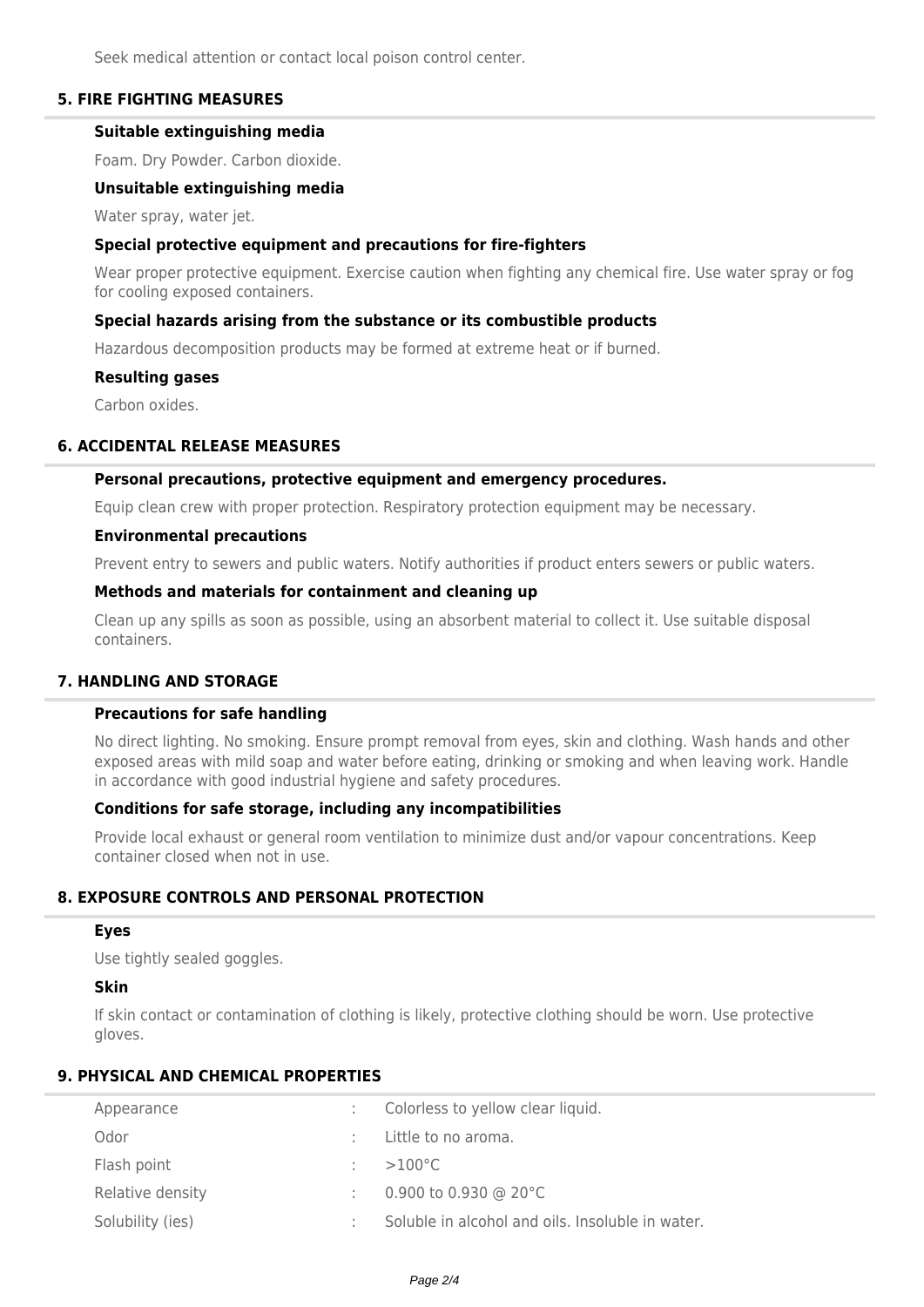# **10. STABILITY AND REACTIVITY**

# **Reactivity**

This material presents no significant reactivity hazard.

## **Chemical stability**

Chemically stable.

### **Possibility of hazardous reactions**

Hazardous polymerization will not occur.

## **Conditions to avoid**

Avoid sparks, flame and other heat sources.

### **Incompatible materials**

Strong oxidizing agents.

### **Hazardous decomposition products**

Carbon Oxides.

## **11. TOXICOLOGICAL INFORMATION**

### **Skin contact**

Non-irritating.

# **12. ECOLOGICAL INFORMATION**

### **Ecotoxicity**

Avoid any pollution of ground, surface or underground water.

### **Persistence and degradability**

Not available.

### **Bio - accumulative potential**

Not available.

### **Mobility in soil**

Not available.

# **Other adverse effects**

Not available.

# **13. DISPOSAL CONSIDERATION**

Dispose of product in accordance with local, state or provincial and federal regulations. Check with local municipal authority to ensure compliance.

### **14. TRANSPORT INFORMATION**

### **US DOT Shipping Description (Land)**

Not regulated.

# **IMO-IMDG Shipping Description (Sea)**

Not regulated.

## **IATA Shipping Description (Air)**

Not regulated.

## **15. REGULATORY INFORMATION**